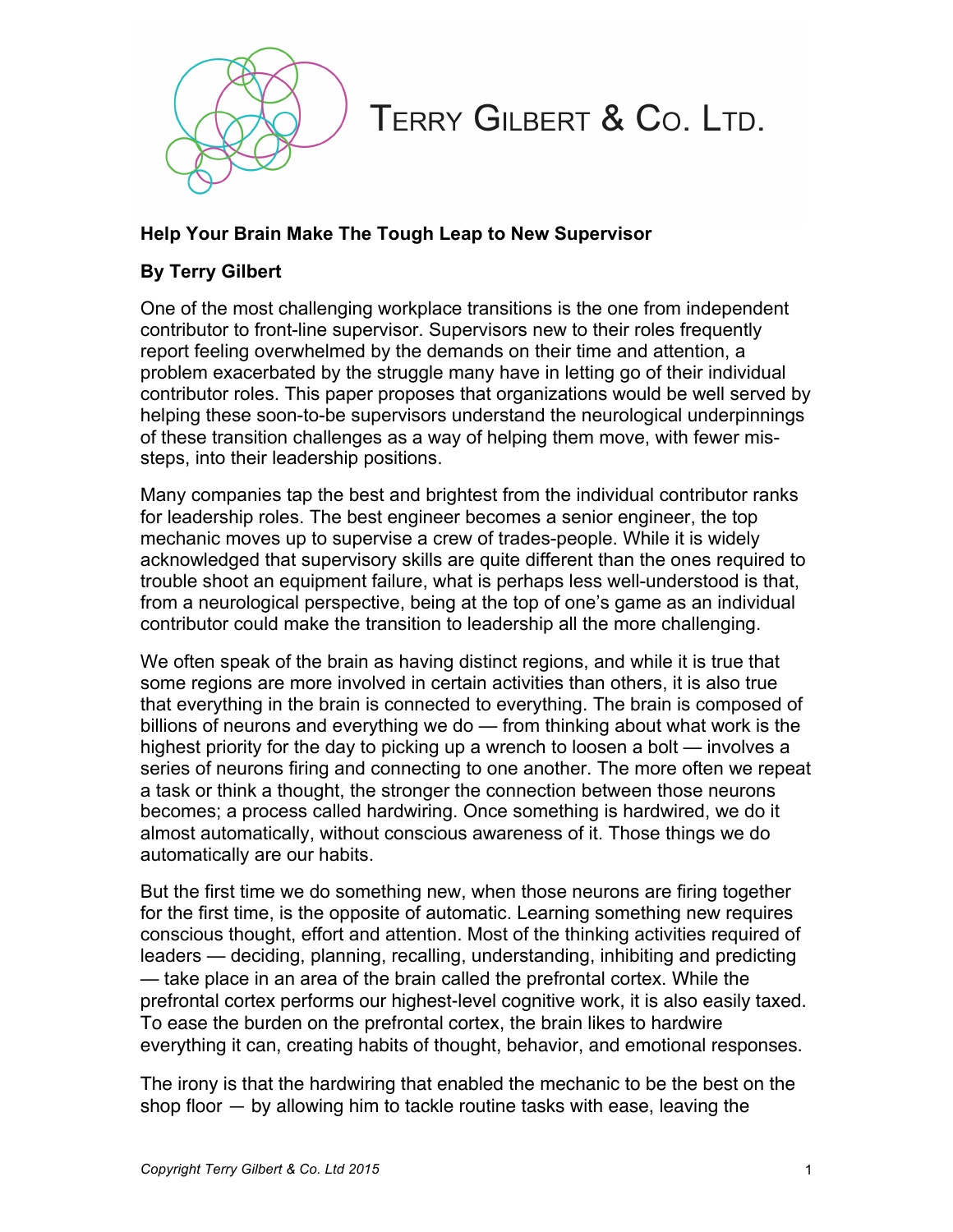prefrontal cortex available to deal with the new and novel — may cause him to stumble in his new role. The supervisor's job is to help others develop the hardwiring to perform their roles successfully. Too often when a new supervisor sees a worker struggle with a task, the hardwiring of habit propels the supervisor to step in and do the job himself, producing the buzz of satisfaction (a release of the neurochemical dopamine, which further reinforces the hardwiring) of a job well done. The problem is, what the supervisor's hardwiring is compelling him to do is no longer his job.

What then is the state of the brain of a new supervisor? The hardwiring needed to be successful in his new role isn't yet in place; his existing hardwiring is compelling him to do things that are no longer his job. The dopamine boost that accompanies achievement is occurring less often than the former top performer is accustomed to; following the pull of old hardwiring is a sure path to a quick hit. The easily taxed prefrontal cortex is working overtime to meet the demands of his new role. To top it off, the supervisor's attention is being pulled from one thing to another — and task switching always comes at a cost.

Sometimes we are in control of what we pay attention to  $-$  we might decide to work on the budget — but often our attention wanders because our brain has spotted something new or novel or been distracted by some other stimuli, like the flash of a text message, or anxiety about an upcoming performance review. For a brand new supervisor, almost everything is new or novel.

It would be helpful for a new supervisor to understand that, to quote neurologist Dan Radecki, "your brain changes its wiring based on what it pays attention to." We are most able to focus when two systems — the system directing our attention to work on the budget and the system that shields us from distractions — are working together. Simply deciding to choose one thing to focus on at a time, limiting distractions such as email and interruptions, and being mindful of when attention wanders or when the prefrontal cortex needs a break, can help us better manage our attention.

Breaking challenges into small achievable chunks can help to limit the load on the prefrontal cortex and set the stage for the dopamine boost that comes with accomplishing a goal. Retention of new material — hardwiring it to ease the burden on the prefrontal cortex  $-$  is enhanced by working with a concept, figuring out how it is relevant and how to apply it, more so than by simply memorizing it. There's good evidence that our brains need sleep and rest in order to encode and retain new information, so supervisors should not expect to study something one day and be able to draw on it the next.

New supervisors might take comfort in knowing that their brains have more than one way of finding solutions to the new and complex problems they face. Most of us are aware when we're using logic to solve a problem, testing different options to see which will work. But our brains are often working on a problem at a sub-